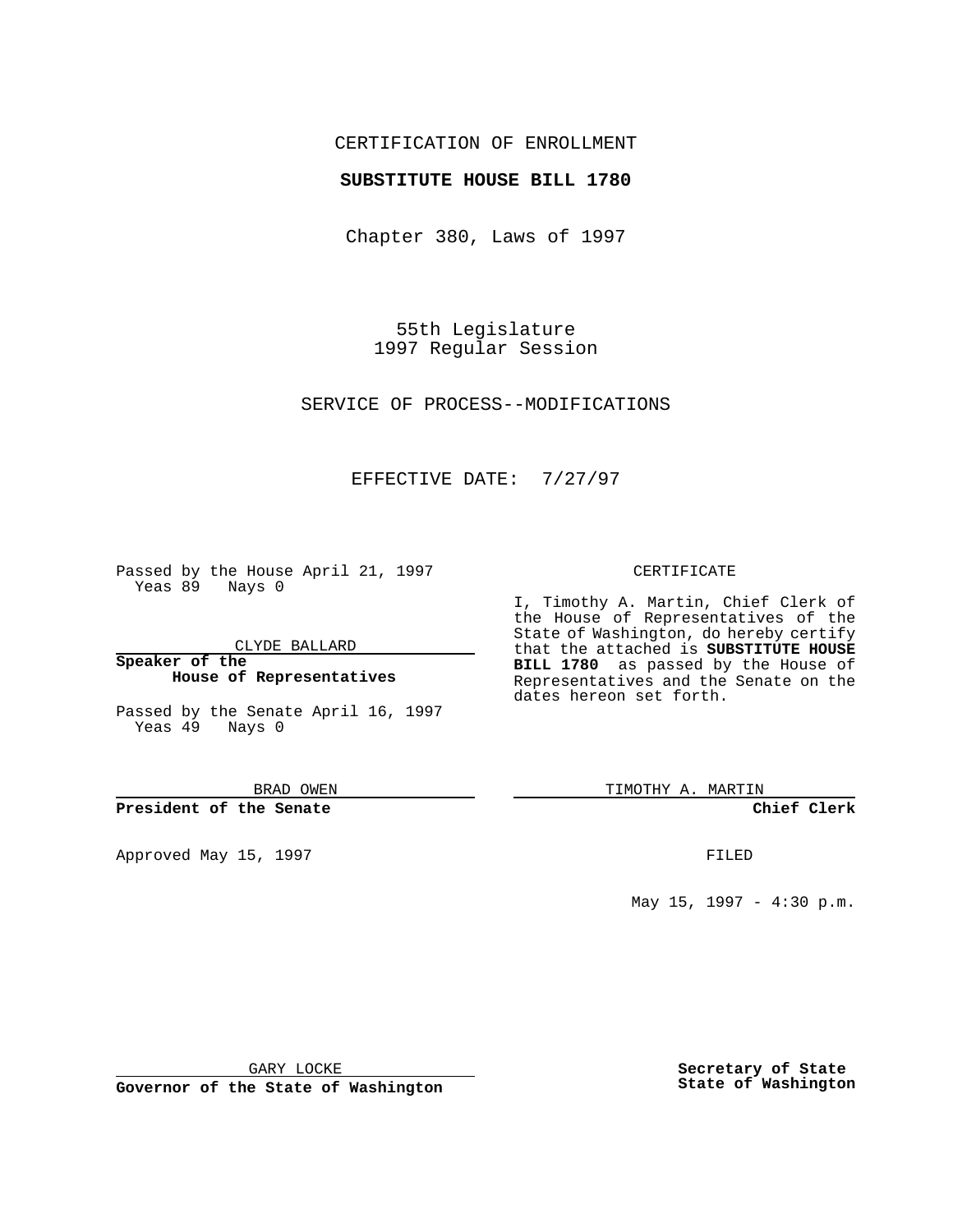# **SUBSTITUTE HOUSE BILL 1780** \_\_\_\_\_\_\_\_\_\_\_\_\_\_\_\_\_\_\_\_\_\_\_\_\_\_\_\_\_\_\_\_\_\_\_\_\_\_\_\_\_\_\_\_\_\_\_

\_\_\_\_\_\_\_\_\_\_\_\_\_\_\_\_\_\_\_\_\_\_\_\_\_\_\_\_\_\_\_\_\_\_\_\_\_\_\_\_\_\_\_\_\_\_\_

Passed Legislature - 1997 Regular Session

AS AMENDED BY THE SENATE

**State of Washington 55th Legislature 1997 Regular Session**

**By** House Committee on Law & Justice (originally sponsored by Representatives Sheahan, L. Thomas, Pennington, Delvin, Sherstad, Hickel and Kessler)

Read first time 03/03/97.

AN ACT Relating to service of process; and amending RCW 4.28.080.

BE IT ENACTED BY THE LEGISLATURE OF THE STATE OF WASHINGTON:

 **Sec. 1.** RCW 4.28.080 and 1996 c 223 s 1 are each amended to read as follows:

 Service made in the modes provided in this section shall be taken and held to be personal service. The summons shall be served by delivering a copy thereof, as follows:

 (1) If the action be against any county in this state, to the county auditor or, during normal office hours, to the deputy auditor, or in the case of a charter county, summons may be served upon the agent, if any, designated by the legislative authority.

 (2) If against any town or incorporated city in the state, to the mayor, city manager, or, during normal office hours, to the mayor's or city manager's designated agent or the city clerk thereof.

 (3) If against a school or fire district, to the superintendent or commissioner thereof or by leaving the same in his or her office with an assistant superintendent, deputy commissioner, or business manager during normal business hours.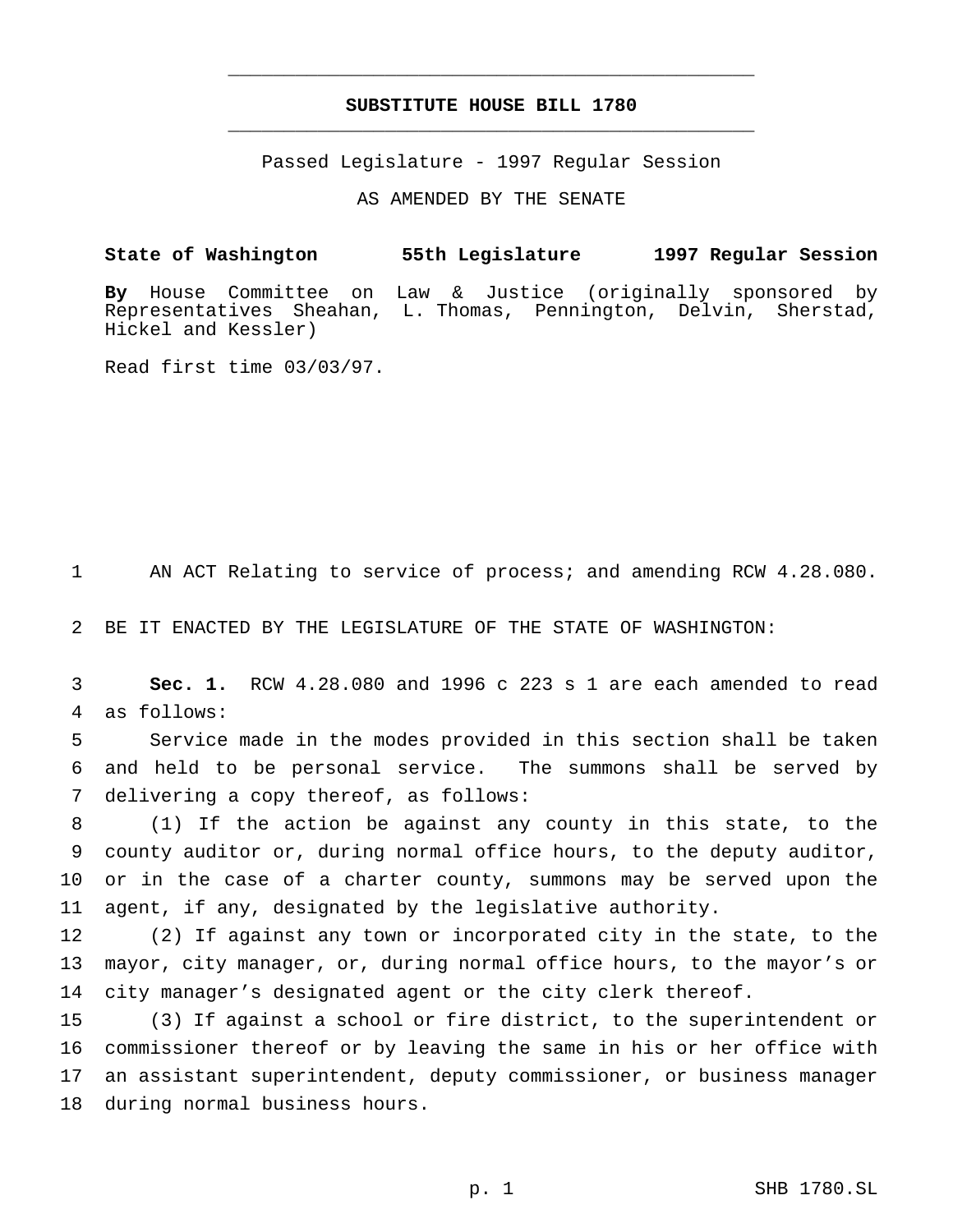(4) If against a railroad corporation, to any station, freight, ticket or other agent thereof within this state.

 (5) If against a corporation owning or operating sleeping cars, or hotel cars, to any person having charge of any of its cars or any agent found within the state.

 (6) If against a domestic insurance company, to any agent authorized by such company to solicit insurance within this state.

 (7) If against a foreign or alien insurance company, as provided in chapter 48.05 RCW.

 (8) If against a company or corporation doing any express business, to any agent authorized by said company or corporation to receive and deliver express matters and collect pay therefor within this state.

 (9) If the suit be against a company or corporation other than those designated in the preceding subdivisions of this section, to the president or other head of the company or corporation, the registered agent, secretary, cashier or managing agent thereof or to the secretary, stenographer or office assistant of the president or other head of the company or corporation, registered agent, secretary, cashier or managing agent.

 (10) If the suit be against a foreign corporation or nonresident joint stock company, partnership or association doing business within this state, to any agent, cashier or secretary thereof.

 (11) If against a minor under the age of fourteen years, to such minor personally, and also to his or her father, mother, guardian, or if there be none within this state, then to any person having the care or control of such minor, or with whom he or she resides, or in whose service he or she is employed, if such there be.

 (12) If against any person for whom a guardian has been appointed for any cause, then to such guardian.

 (13) If against a foreign or alien steamship company or steamship charterer, to any agent authorized by such company or charterer to solicit cargo or passengers for transportation to or from ports in the state of Washington.

 (14) If against a self-insurance program regulated by chapter 48.62 RCW, as provided in chapter 48.62 RCW.

 (15) In all other cases, to the defendant personally, or by leaving a copy of the summons at the house of his or her usual abode with some person of suitable age and discretion then resident therein.